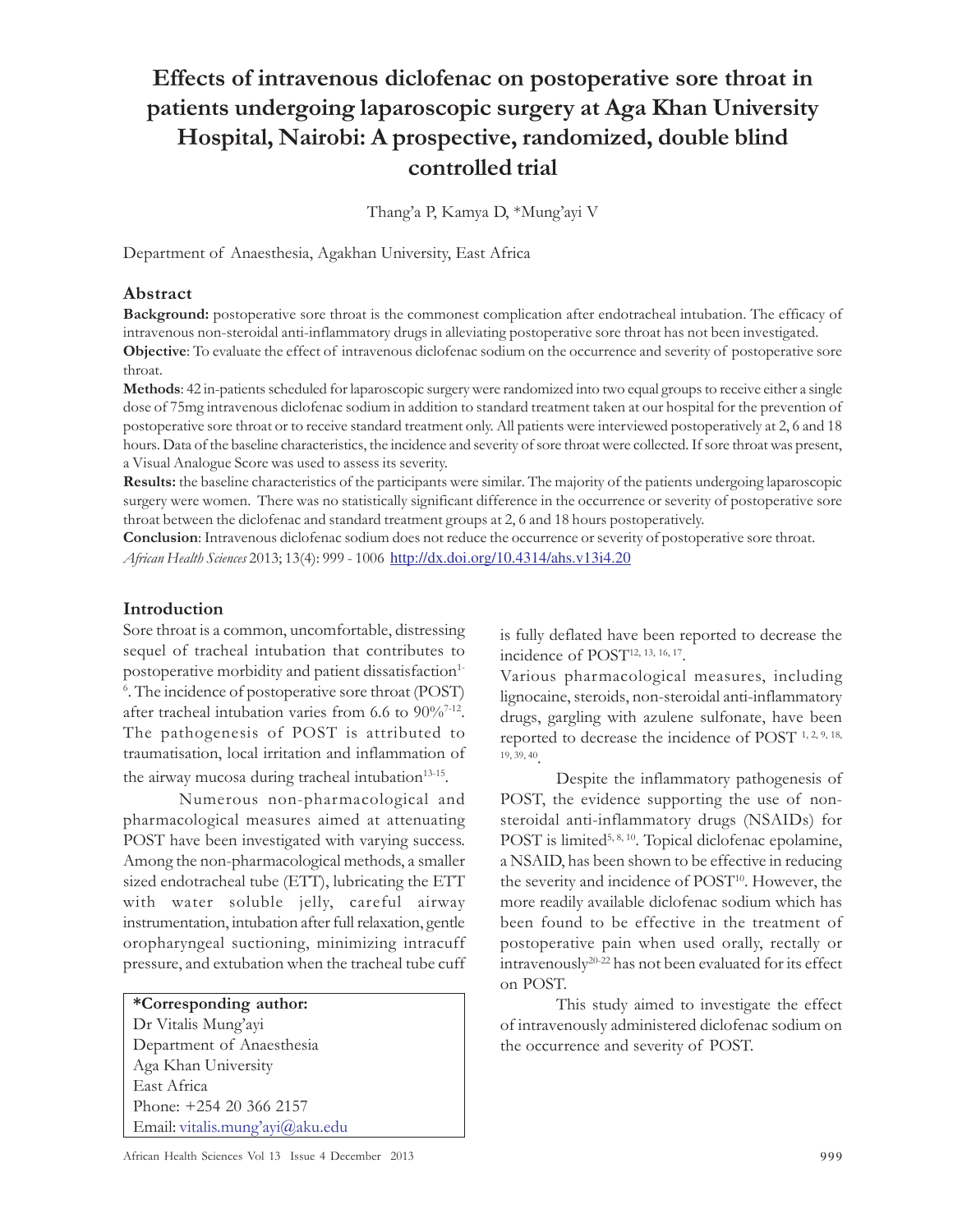# Methods

Written approval to conduct the study was sought and obtained from the Aga Khan University Research Ethics Committee (REC). Recruitment into this study was wholly voluntary and a participant could withdraw their consent at any time without any consequence to their routine care. Eligible patients were approached and received a consent-seeking information sheet. The investigator was also available to answer any further enquiries that arose. After full disclosure, eligible patients who agreed to participate in the study signed an informed consent form.

This is a prospective, randomized, controlled double blinded trial.

The study was conducted at Aga Khan University Hospital, Nairobi (AKUH, N). The AKUH, N is a 254-bed private not-for-profit institution that provides tertiary and secondary level health care services.

The study population consisted of all adult inpatients endotracheally intubated for laparoscopic surgery at the AKUH, N. This patient population was selected for this study because postoperative pain for both gynaecological and general surgery laparoscopic procedures is well controlled with pre-emptive infiltration of the surgical incision sites with local anaesthetic<sup>23-33</sup>, and with a combination of an opioid and paracetamol postoperatively 25, 34, 35. This reduced the need for a NSAID postoperatively the administration of which would have confounded the results of this study.

All adult American Society of Anaesthesiologists (ASA) class 1-3 inpatients that would be intubated for laparoscopic surgery and had no contraindication to use of intravenous diclofenac were included. A sample size of 36 patients was sufficient to demonstrate a 49% difference in the occurrence of POST between patients who receive standard treatment at AKUH, N and those who received intravenous diclofenac. The study was powered at 90% with an alpha of 5%. Previous studies showed 13.6% occurrence of POST when topical diclofenac was used<sup>10</sup>. There are no studies that look specifically at the composite effect of the standard treatment measures used at AKUH, N to prevent the occurrence of POST. Thus, for the calculation of sample size, a 63% occurrence of POST at AKUH, N was hypothesized from the study done by Edomwonyi et al7 . Edomwonyi's study was chosen because it looked at the incidence of POST using standard treatment measures taken at Benin Teaching Hospital, it is the only published study done on the incidence of POST in Africa and the incidence of POST lies within the international 6.6-90% incidence of POST.

The sample size was increased by 15% to allow for drop out bringing the sample size to 42 patients, 21 patients in each arm. Simple randomisation was used in this study. Using a computer program, the statistician randomly assigned either drug or standard treatment to a list of 42 patients. This randomisation code handed over to a designated pharmacist.

Thirty minutes before the recruited patient's scheduled surgery, the investigator gave the designated pharmacist the study patient's unique hospital file number. Using the randomization code, the pharmacist then prepared the corresponding 200ml saline bag with or without diclofenac and labelled it with the patient's file number. The investigator collected the bag and delivered it to the anaesthetist assigned to the case. The intravenous diclofenac sodium available at AKUH, N comes as a 3ml colourless solution. To prevent precipitation when the diclofenac was added to normal saline, 0.5ml of 8.4% sodium bicarbonate-also a colourless liquid- was added to the mixture. Thus, the saline bags with diclofenac and those without contained colourless fluid indistinguishable from each other.

At the beginning of the study all consultant anaesthetists, anaesthesia resident doctors, anaesthetic assistants and nurses were familiarized with the scope of the study and tools of data collection and their cooperation sought. The 200ml saline infusion with or without diclofenac sodium was started just before induction of anaesthesia and run over 30min. Patient anaesthesia was induced and maintained with the anaesthetist's choice of drugs.

Female patients were intubated with size 7.0mm ±0.5 internal diameter tubes and male patients with 7.5mm ±0.5 internal diameter tubes lubricated with water soluble 2% lignocaine gel. A Smiths Medical Portex ® cuff manometer was used to measure cuff pressures and whenever necessary to deflate the cuffs to a pressure of d"20mm $Hg<sup>11, 17</sup>$ . Cuff pressures were measured every 30min and adjusted accordingly <sup>8</sup> . Intraoperative pain management consisted of 0.5% bupivacaine infiltrated pre-emptively into the port sites at a dose of 1-2mg/kg28, 36-38, Intramuscular morphine 10mg or Pethidine 75mg according to the anaesthetist's preference and intravenous paracetamol 1g.

Postoperative pain management for the first 24hrs consisted of intravenous paracetamol 1g 6hourly and Intramuscular morphine 10mg 4-6hourly or intramuscular Pethidine 75mg 6hourly.

Patients in either arm who developed POST would be treated according to severity of sore throat.

Those with mild POST would be treated with throat lozenges every 2-3 hours<sup>41</sup>.

Those with moderate to severe POST would be treated with ketamine 40mg in 30ml saline gargle<sup>23</sup>.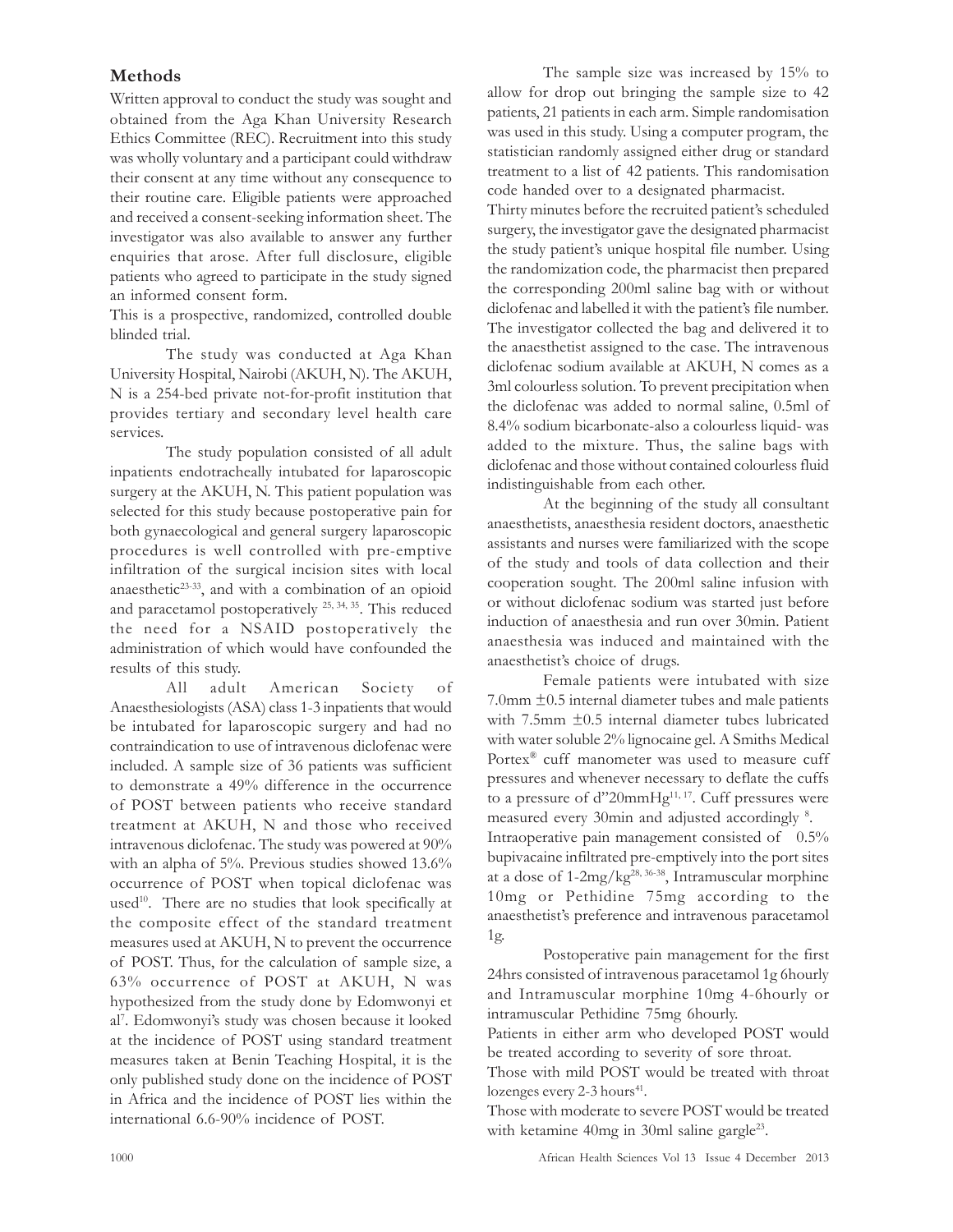If patients had surgical site pain despite prescribed analgesics they would have oral, rectal or intramuscular diclofenac sodium added to their postoperative analgesia and be dropped out of the study. None of the patients required rescue diclofenac during the study period, thus none were dropped out. Intraoperative data were collected by trained anaesthetic assistants using a data collection form.

Data on the presence or absence of POST and its severity were collected by the principal investigator using a structured questionnaire at 2, 6 and 18 hours postoperatively. Severity of POST was graded using a visual analogue scale, (VAS). The VAS has been found to have both validity and reproducibility for the measurement of postoperative pain and acute pain<sup>42-45</sup>. This questionnaire was pretested on 20 regular postoperative inpatients that had been intubated for surgery. No revisions were necessary.

All verified raw data were coded and entered into the Statistical Package for Social Sciences (SPSS) program, version 11.5 ( SPSS Inc. Chicago, IL, USA). Data analysis was performed using the same software.

Categorical data was summarised using a table and proportions were indicated. All count variables

were summarised using median and continuous variables summarised using mean.

Difference in the occurrence of POST were analysed using Fischer's exact test and Pearson Chi square test. Severity of POST was analysed using the Mann – Whitney U – test.

A p value of <0.05 was considered statistically significant.

### Results

Data collection was carried out over three and a half months-between January 2011 and April 2011. A total of 42 participants were recruited, almost entirely from the surgical wards, and randomised for the study. Two participants, one allocated to diclofenac and the other to standard treatment arm, were dropped out of the study after randomisation and were excluded from analysis. The former was admitted to the intensive care unit for ventilation, and the latter's surgery was converted from a laparoscopy to a laparotomy. Consequently, forty participants were included in the data analysis, twenty in each arm.

Baseline characteristics of patients in the two arms of the study were similar (table 1).

|                                   | Diclofenac n=20 | Standard treatment n=20 |
|-----------------------------------|-----------------|-------------------------|
| Age(years)                        | $37.5 \pm 9.2$  | $36.5 \pm 5.9$          |
| <b>ASA</b>                        | 1(1,2)          | 1(1,2)                  |
| Gender                            |                 |                         |
| Male                              | 3(75)           | 1(25)                   |
| Female                            | 17(47.2)        | 19(52.8)                |
| Surgical procedure                |                 |                         |
| Elective surgery                  | 20(51.3)        | 19(48.7)                |
| Emergency surgery                 | $\Omega$        | 1(100)                  |
| Tube size                         |                 |                         |
| 6.5                               | 3(50)           | 3(50)                   |
| 7.0                               | 14(46.7)        | 16(53.3)                |
| 7.5                               | 3(75)           | 1(25)                   |
| Anaesthetists level of experience |                 |                         |
| PGY1                              | 1(33.3)         | 2(66.7)                 |
| PGY <sub>2</sub>                  | 2(33.3)         | 4(66.7)                 |
| PGY4                              | 7(58.3)         | 5(41.7)                 |
| Registrar                         | 1(100)          | $\theta$                |
| Consultant                        | 9(50)           | 9(50)                   |
| Number of intubation attempts     |                 |                         |
| 1                                 | 16(50)          | 16(50)                  |
| $\overline{2}$                    | 2(50)           | 2(50)                   |
| 3                                 | 2(50)           | 2(50)                   |
| Cricoid pressure given            | 12(52.2)        | 11(47.8)                |
| Use of nitrous oxide              | 10(50)          | 10(50)                  |
| Pharyngeal trauma                 | 1(16.7)         | 5(83.3)                 |
| Duration of surgery(min)          | $114 \pm 51.2$  | $129 \pm 66$            |
| NG tube inserted                  | 3(30)           | 7(70)                   |

Note: Mean age and duration of surgery are presented as mean ± SD; ASA is presented as median (min, max); All other variables are presented as  $n(\%)$  PGY- postgraduate year of training NG-nasogastric tube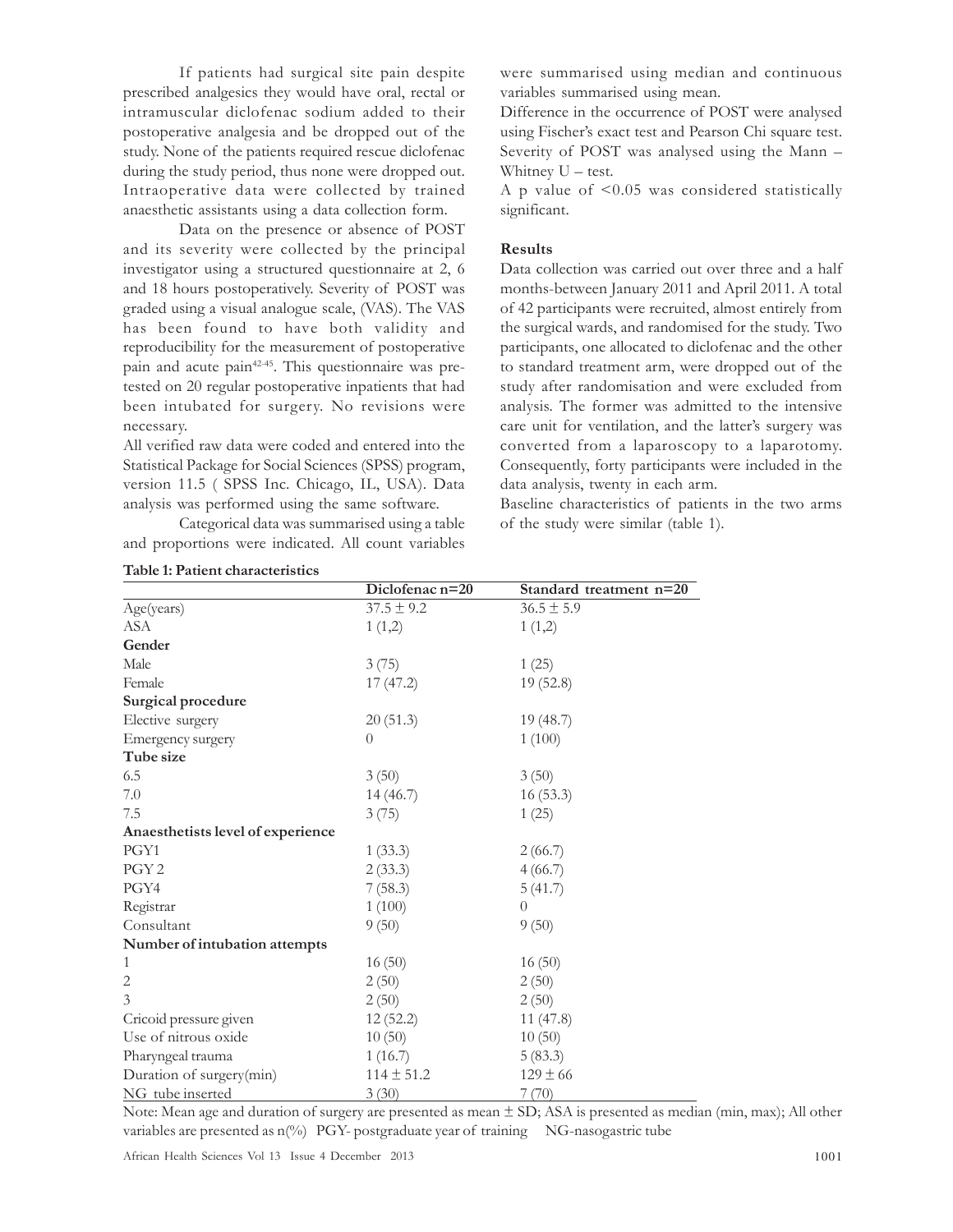There was less POST in the diclofenac group compared to the standard treatment group at 2 and 6 hours but this did not reach statistical significance.

At 18 hours, the occurrence of POST was similar in the two groups



Figure 1: Occurrence of POST



Figure 2. Flow diagram of patient distribution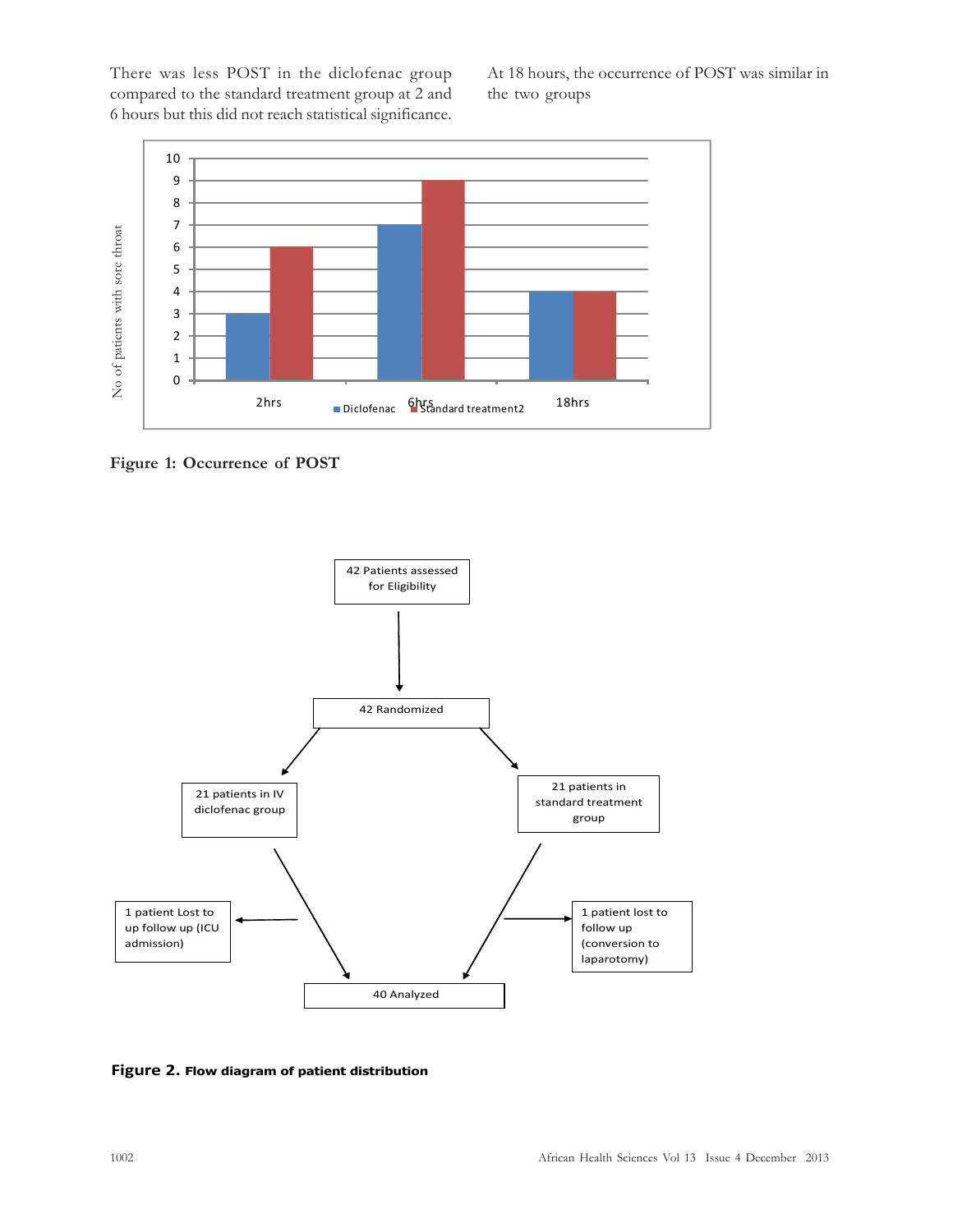The difference in the median VAS score between the diclofenac and standard treatment groups at 2, 6, and 18hrs was not statistically significant as shown table 2.

At all study time points patients were asked whether their throats felt normal and if they did not, the patient was asked to describe the pharyngeal discomfort in their own words. Taking the total sample size as the denominator, the proportion of patients who experienced some degree of discomfort was 92%, 65% and 37.5% at 2, 6 and 18 hours respectively. Frequency of the main terms used to describe the pharyngeal discomfort is shown in table 3. in order of increasing severity from dry to no voice.

Table 2: Severity of POST

| Diclofenac |           | p value  |
|------------|-----------|----------|
|            | treatment |          |
| 0(0,5)     | 0(0,5)    | 0.361    |
| 0(0,6)     | 0(0,4)    | 0.678    |
| 0(0.4)     | 0(0,3)    | 0.862    |
|            |           | Standard |

Note: VAS is presented as median (min, max)

|                         |               | No. of patients No. of patients No. of patients |             |
|-------------------------|---------------|-------------------------------------------------|-------------|
|                         | at 2 hours    | at 6 hours                                      | at 18 hours |
| Drv                     | 20            | 15                                              |             |
| Very Dry                |               |                                                 |             |
| Irritated/scratchy      |               |                                                 |             |
| Something stuck/blocked | $\mathcal{D}$ |                                                 |             |
| No voice                |               |                                                 |             |

Table 3: Patient's description of pharyngeal discomfort

# **Discussion**

The pathogenesis of POST is attributed to trauma, local irritation and inflammation of the airway mucosa during tracheal intubation 13-15. This tissue damage results in the release of prostaglandins which cause inflammation and pain 20,40,41. Diclofenac sodium is a potent inhibitor of prostaglandin biosynthesis accounting for its pronounced antiinflammatory and analgesic properties 41-43. This study was undertaken to investigate if this antiinflammatory and analgesic effect of diclofenac sodium would reduce the occurrence and severity of POST.

The major finding of this study is that a single 75mg dose of intravenous diclofenac sodium infused over 30 minutes at the induction of anaesthesia does not produce a statistically significant reduction in the occurrence or severity of POST. However, at 2 and 6 hours postoperatively, fewer patients in the diclofenac group had POST compared to the standard treatment group even if this difference was not statistically significant. By 18hrs the occurrence of POST was equal in both groups. The reduced occurrence of POST at 2 and 6 hours may be explained by the pharmacokinetics of intravenous diclofenac. Once administered intravenously, diclofenac reaches its peak plasma concentration rapidly. The plasma concentration falls to half the peak value in 1.1 to 2hrs  $44,45$ . Thus, the peak effect of intravenous diclofenac is in the first 2hours after administration. From 5.5hrs after administration plasma concentration of diclofenac is below detection levels <sup>45</sup> hence the reduction in activity.

A subjective assessment by the patient of how their throats felt postoperatively was sought. It was very interesting to note that at 2 hours 92% of patients had some degree of discomfort with or without a sore throat. This goes to show that, in the immediate postoperative period, some degree of throat discomfort will occur in almost all patients. This result has a number of implications on the anaesthesia process. First, the possibility of developing throat discomfort should be incorporated in the preoperative counselling of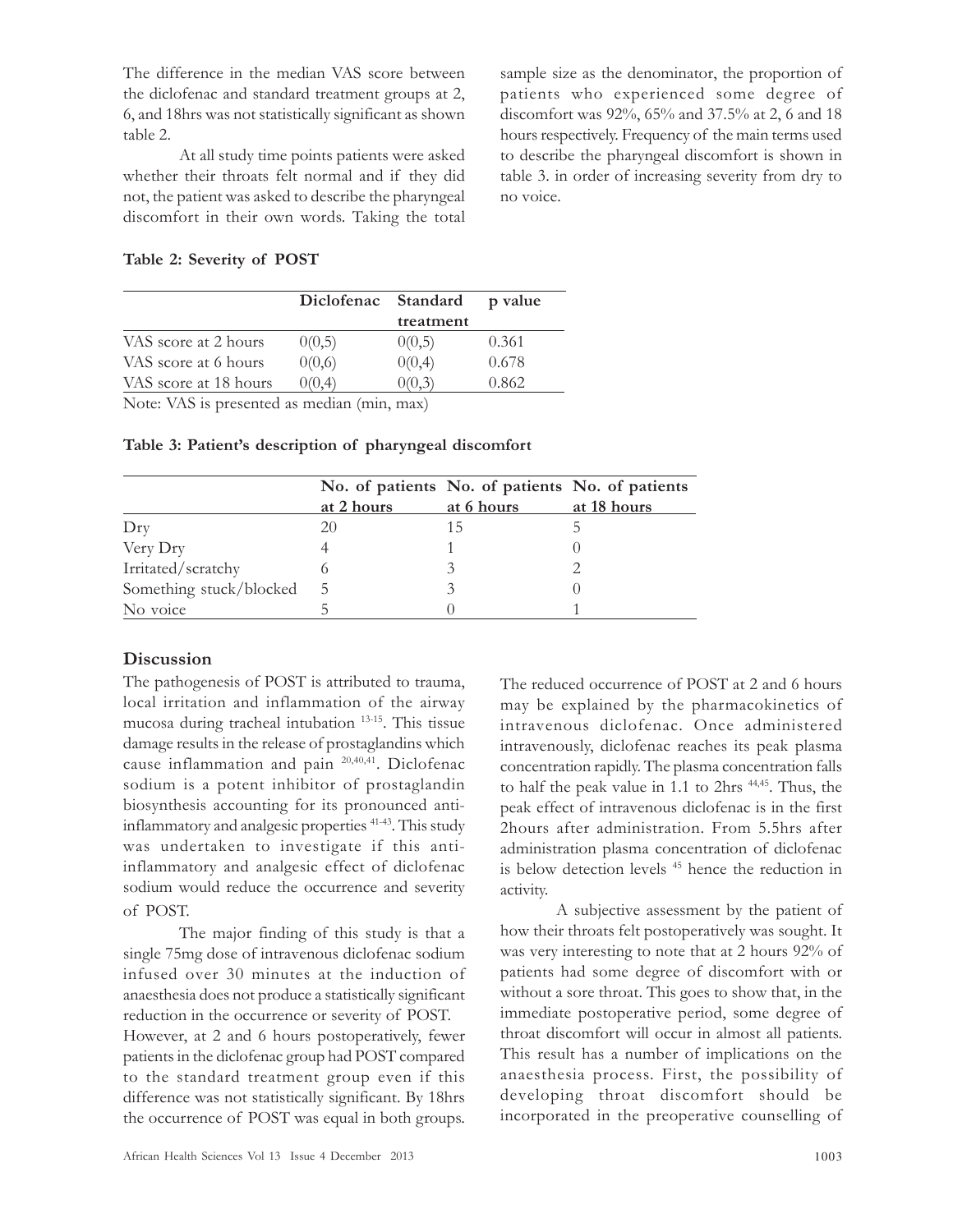patients. Forewarning the patient would help reduce the number of factors causing patients' anxiety in the already stressful perioperative period. Second, this outcome emphasises the need to take all available pharmacological and non-pharmacological measures to reduce the risk of developing throat pain and discomfort post tracheal intubation. Third, the anaesthetist should ask the patient if they have throat pain or discomfort postoperatively and take the necessary measures to alleviate it.

There are only three prior studies investigating the use of NSAIDS to reduce the incidence and severity of POST. 5,8,10 This study differs from these in two main ways. Firstly this study is the first to investigate the effect of an intravenous NSAID on POST. In all previous studies a topical preparation was administered. Secondly, none of the prior studies investigated diclofenac sodium.

In all previous studies, the local application of NSAIDs resulted in a statistically significant reduction in the incidence and/or severity of POST. Rahimi et al used a diclofenac epolamine patch applied to the anterior aspect of the neck, Ozaki et al, a ketoprofen patch also applied to the throat <sup>8</sup> and Agarwal et al aspirin and benzydamine hydrochloride gargles <sup>5</sup> . The results from these studies imply that the anti-inflammatory action of NSAIDS is most effective with local application of NSAIDS The topical application of the NSAIDS in close proximity to the site of action or at the site of action may result in high drug concentrations in the pharyngeal mucosa. When diclofenac is administered intravenously, the bioavailability of the drug is 100%. However, the concentration of drug achieved in the pharyngeal mucosa after intravenous administration has not been investigated. Thus, a difference in drug concentration at the pharyngeal mucosa may account for the topical agents producing decrease in the incidence and severity of POST. It would be interesting to conduct a study comparing the effect of a diclofenac sodium patch and other topical NSAID preparations on POST.

# Conclusion

This study, in whom the majority of the participants were women, using a robust clinical design found that a single dose of intravenous diclofenac at the induction of anaesthesia does not reduce the occurrence or severity of POST.

# References

- 1. Park SY, Kim SH, Lee AR, Cho SH, Chae WS, Jin HC, Lee JS, Kim YI. Prophylactic effect of dexamethasone in reducing postoperative sore throat. Korean J Anesthesiol, 2010; 58(1): 15-9.
- 2. Ayoub CM, Ghobashy A, Koch ME, McGrimley L, Pascale V, Qadir S, Ferneini EM, Silverman DG. Widespread application of topical steroids to decrease sore throat, hoarseness, and cough after tracheal intubation. Anesthesia Analgesia, 1998; 87(3): 714-6.
- 3. Christensen AM, Willemoes-Larsen H, Lundby L, Jakobsen KB. Postoperative throat complaints after tracheal intubation. Br J Anaesth, 1994; 73(6): 786-7.
- 4. Mandoe HMN, Lone MD, Lintrup Uffe, Jepsen Dorte, Molgaard Jorgen MD. Sore Throat After Endotracheal Intubation. Anesthesia & Analgesia. 1992; 74:, (6): 897-900.
- 5. Agarwal A, Nath SS, Goswami D, Gupta D, Dhiraaj S, Singh PK. An evaluation of the efficacy of aspirin and benzydamine hydrochloride gargle for attenuating postoperative sore throat: a prospective, randomized, single-blind study. Anesthesia Analgesia, 2006; 103(4): 1001-3.
- 6. Thomas S, Beevi S. Dexamethasone reduces the severity of postoperative sore throat. *Can* J Anaesth, 2007; 54(11): 897-901.
- 7. Edomwonyi NP. Postoperative Throat Complications after Tracheal Intubation. Annals of African Medicine, 2006; 5(1): 28 - 32.
- 8. Ozaki M, Minami K, Sata T, Shigematsu A. Transdermal ketoprofen mitigates the severity of postoperative sore throat : [Le ketoprofene transdermique reduit le mal de gorge postoperatoire]. Can J Anaesth, 2001; 48(11): 1080-3.
- 9. Tanaka Y, Nakayama T, Nishimori M, Sato Y, Furuya H. Lidocaine for preventing postoperative sore throat. Cochrane Database of Systematic Reviews 2009, Issue 3. Art. No.: CD004081. DOI: 10.1002/ 14651858.CD004081.pub2
- 10. Rahimi M, Makarem J. Effects of diclofenac epolamine patch on postoperative sore throat in parturients after cesarean delivery under endotracheal general anesthesia. Acta Anaesthesiol Taiwan, 2009; 47(1): 17-21.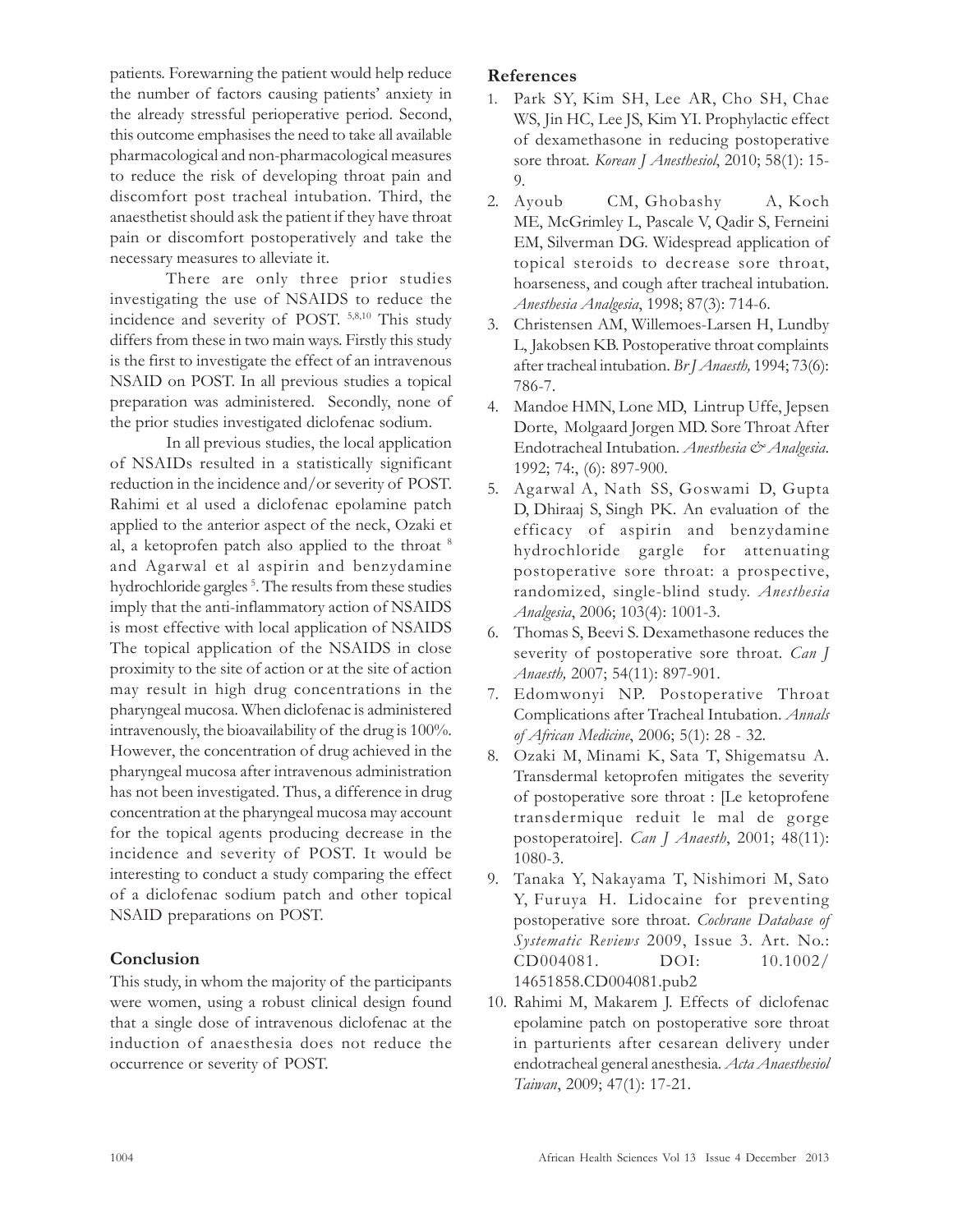- 11. McHardy FE, Chung F. Postoperative sore throat: cause, prevention and treatment. Anaesthesia 1999; 54(5): 444-53.
- 12. Monroe MC, Gravenstein N, Saga-Rumley S. Postoperative Sore throat: effect of oropharyngeal airway. Anesthesia & Analgesia., 1990; 70(5): 12-6.
- 13. Al-Qahtani AS, Messahel FM, Quality improvement in anesthetic practice-incidence of sore throat after using small tracheal tube. Middle East J Anesthesiol 2005; 18(1): 179-83.
- 14. Stout DM, Bishop MJ, Dwersteg JF, Cullen BF. Correlation of Endotracheal Tube Size with Sore Throat and Hoarseness Following General Anesthesia.Anesthesiology 1987; 67(3): 419-421.
- 15. Nordin U, Lindholm C E, Wolgast M. Blood flow in the rabbit tracheal mucosa under normal conditions and under the influence of tracheal intubation. Acta Anaesthesiol Scand 1977; 21(2): p. 81-94.
- 16. Lévy B, Mouillac F, Quilichini D, Schmitz J, Gaudart J, Gouin F. Topical methylprednisolone vs lidocaine for the prevention of postoperative sore throat. Ann Fr Anesth Reanim 2003; 22(7): 595-9.
- 17. Ogata J, Minami K, Horishita T, Shiraishi M, Okamoto T, Terada T, Sata T. Gargling with sodium azulene sulfonate reduces the postoperative sore throat after intubation of the trachea. Anesthesia Analgesia, 2005; 101(1): 290-3
- 18. Ku EC, Lee W, Kothari HV, Scholer DW. Effect of diclofenac sodium on the arachidonic acid cascade. Am J Med 1986; 80(4B): 18-23.
- 19. Willis JV, Kendall MJ, Flinn RM, Thornhill DP, Welling PG. The pharmacokinetics of diclofenac sodium following intravenous and oral administration. Eur J Clin Pharmacol 1979; 16(6): 405-10.
- 20. John VA. The pharmacokinetics and metabolism of diclofenac sodium (Voltarol) in animals and man. Rheumatol Rehabil 1979; Suppl 2: 22-37.
- 21. Barden J, Edwards J, Moore RA, McQuay HJ. Single dose oral diclofenac for postoperative pain. Cochrane Database Syst Rev 2004; 2: CD004768.
- 22. Derry P, Moore RA, McQuay HJ. Single dose oral diclofenac for acute postoperative pain in adults. Cochrane Database of Systematic Reviews 2009; (2 Art. No. CD004768. DOI: 10.1002/ 14651858.CD004768.pub2.).
- 23. Canbay O, Celebi N, Sahin A, Celiker V, Ozgen S, Aypar U. Ketamine gargle for attenuating

postoperative sore throat. Br J Anaesth, 2008; 100(4): 490-3.

- 24. Higgins PP, Chung F, Mezei G. Postoperative sore throat after ambulatory surgery. Br J Anaesth, 2002; 88(4): 582-4.
- 25. Macario A, Weinger M, Carney S, Kim A. Which clinical anesthesia outcomes are important to avoid? The perspective of patients. Anesthesia Analgesia, 1999; 89: 652-8.
- 26. Bamgboye EA, Olubuyide IO, al-Shammari S. The rate of sickness absenteeism among employees at King Khalid University Hospital, Riyadh, Saudi Arabia. East Afr Med J 1993; 70(8): 515-8.
- 27. Laffel G, Blumenthal D. The case for using industrial quality management science in health care organizations. JAMA 1989; 262(20): 2869- 73.
- 28. Lohsiriwat V, Lert-akyamanee N, Rushatamukayanunt W. Efficacy of preincisional bupivacaine infiltration postoperative pain relief after appendectomy: prospective double-blind randomized trial. World J Surg 2004; 28(10): 947-50.
- 29. Alessandri F, Lijoi D, Mistrangelo E, Nicoletti A, Ragni N. Effect of presurgical local infiltration of levobupivacaine in the surgical field on postsurgical wound pain in laparoscopic gynecological surgery. Acta Obstet Gynecol Scand, 2006; 85(7): 844-9.
- 30. Khaira H.S, Wolf J.SJr. Intraoperative local anesthesia decreases postoperative parenteral opioid requirements for transperitoneal laparoscopic renal and adrenal surgery: a randomized, double-blind, placebo controlled investigation. J Urol 2004; 172(4 Pt 1): 1422-6.
- 31. Goldstein A, Grimault P, Henique A, Keller M, Fortin A, Darai E. Preventing postoperative pain by local anesthetic instillation after laparoscopic gynecologic surgery: a placebocontrolled comparison of bupivacaine and ropivacaine. Anesthesia Analgesia 2000; 91(2): 403- 7.
- 32. Mraoviæ B, Jurisiæ T, Kogler-Majeric V, Sustic A. Intraperitoneal bupivacaine for analgesia after laparoscopic cholecystectomy. Acta Anaesthesiol Scand 1997. 41(2): 193-6.
- 33. Pasqualucci A, de Angelis V, Contardo R, Colò F, Terrosu G, Donini A, Pasetto A, Bresadola F. Preemptive analgesia: intraperitoneal local anesthetic in laparoscopic cholecystectomy. A